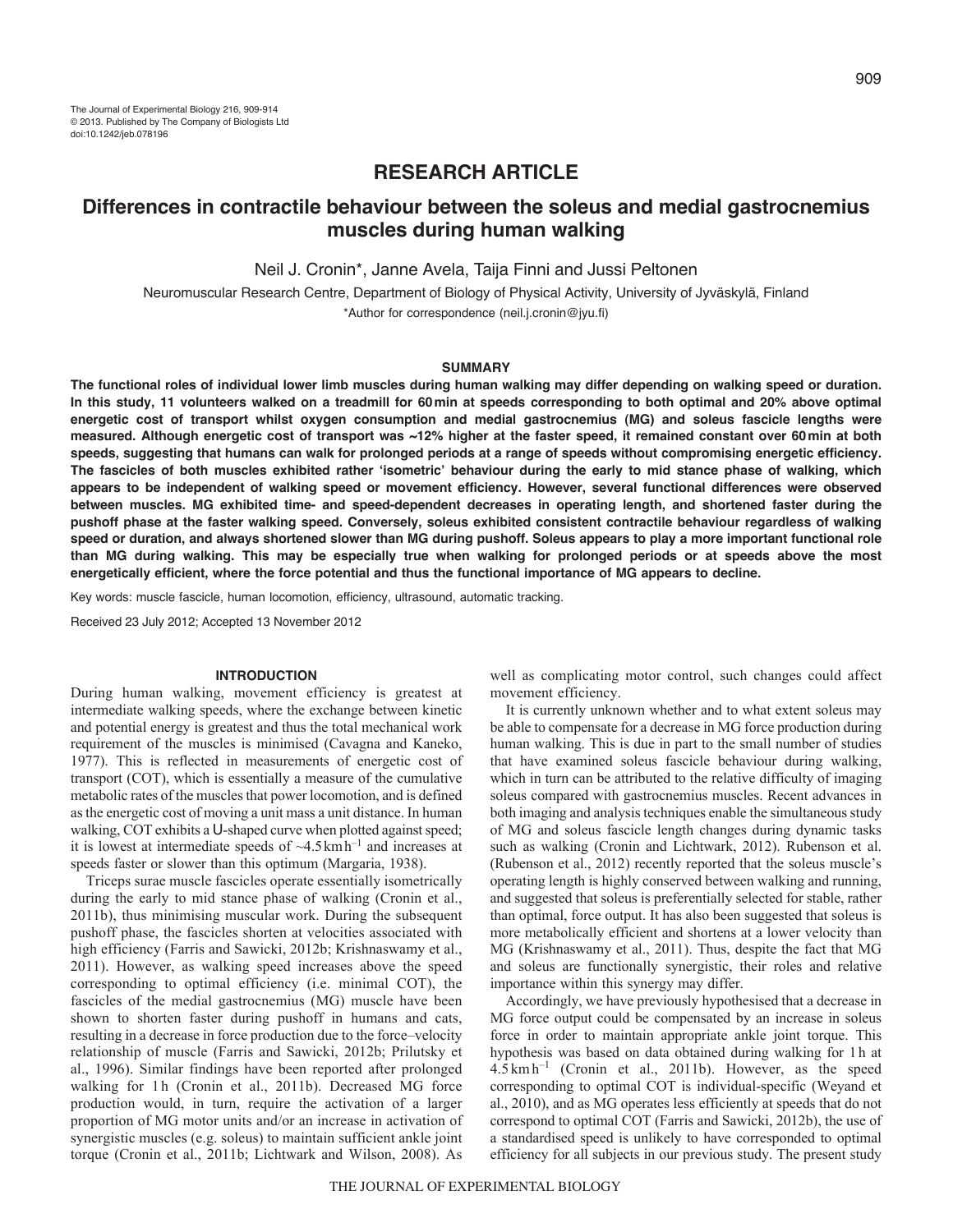#### 910 The Journal of Experimental Biology 216 (5)

was thus designed to examine the effects of walking at individually determined energetically optimal and sub-optimal walking speeds, as well as the effects of prolonged walking (up to 60min), on fascicle behaviour of the soleus and MG muscles. These tasks were chosen as they are frequently encountered by humans, and because they have both been found to induce disadvantageous changes in MG fascicle behaviour and/or a decrease in MG force potential (Cronin et al., 2011b; Farris and Sawicki, 2012b). It was thus expected that this paradigm could shed light on the functional importance of the soleus muscle when contractile conditions are sub-optimal in the synergistic gastrocnemius. Two hypotheses were tested: (1) walking at a faster than optimal speed will increase muscle fascicle shortening amplitude and/or shortening velocity in MG but not soleus; and (2) time-dependent changes in muscle fascicle behaviour will be more evident in MG than in soleus.

# **MATERIALS AND METHODS Participants**

Eleven healthy volunteers (six males, five females; age  $28\pm5$  years; height 172±7cm; body mass 67±8kg) with no history of neurological disorder took part in the study. Participants were instructed to abstain from caffeine consumption and food intake 2h prior to testing. All experimental procedures had received prior approval by the local ethics committee and were conducted in accordance with the Declaration of Helsinki. All volunteers provided written informed consent.

## **Experimental protocol**

Participants attended the laboratory on three separate occasions. In the first session, COT was measured while participants walked on a motorised treadmill (OJK-1; Telineyhtymä, Kotka, Finland) at seven speeds between  $3.5$  and  $6.5 \text{ km h}^{-1}$  in a randomised order. Each speed was maintained for 4min and oxygen consumption was recorded during the fourth minute. In the second session, which was at least 24h after the first, participants walked on the treadmill for 60min at the speed corresponding to their lowest COT in session one (hereafter referred to as 'optimal condition') whilst oxygen consumption and MG and soleus fascicle lengths were measured. In the third session, which was always at least 1week after the second, the protocol was repeated but at a speed 20% faster than the individually determined optimal speed ('fast condition'). All sessions were performed at the same time of day within  $\pm 2h$ .

# **Methodology and analysis** Cost of transport

Breath-by-breath  $O_2$  consumption was measured using open circuit indirect calorimetry. Participants wore a face mask through which air was inspired, and the gas content of the inspired air was analysed (Sensormedics vmax 229, Yorba Linda, CA, USA). COT was determined as the mass-specific rate of  $O<sub>2</sub>$  consumption divided by walking speed (mlO<sub>2</sub> kg<sup>-1</sup> km<sup>-1</sup>) and values were averaged over  $1$ min intervals. Rates of  $O<sub>2</sub>$  consumption recorded during quiet standing were subtracted from the values recorded during walking to calculate the  $O_2$  consumption attributable to walking.

## **Ultrasound**

An ultrasonographic device (Alpha-10; Aloka, Tokyo, Japan) was used to measure fascicle lengths in the MG and soleus of the right leg during walking at a scanning frequency of 95Hz. The probe was positioned over the medio-lateral centre of MG to facilitate comparisons between sessions and to allow soleus muscle fascicles to be visualised in the same image. The repeatability of fascicle lengths measured on separate days has been found to be high using similar methodology (Aggeloussis et al., 2010). The probe was secured over the skin surface with a custom-made support device to prevent movement of the probe relative to the skin. MG and soleus muscle fascicle lengths were determined throughout the step cycle using an automated fascicle tracking algorithm validated previously (Cronin et al., 2011a; Gillett et al., 2012). Data were sampled at 10min intervals and analysed from four to five steps per interval for all participants and then averaged. Fascicle velocities were determined by differentiating fascicle length with respect to time. The onset of fascicle shortening in the pushoff phase was determined as the first incidence where five consecutive data points exhibited a negative instantaneous velocity.

#### Additional measures

Foot–ground contact was detected by a force-sensitive resistor placed under the right heel, and these signals were used to determine temporal stride parameters.

## **Statistics**

Differences in COT between speeds in the first session were tested with repeated-measures ANOVA. Two-way repeated-measures ANOVA was used to assess the effects of speed (optimal *versus* fast) and measurement interval (0, 10, 20, 30, 40, 50 and 60min) on all outcome measures. Mauchly's test of sphericity was applied, and where the assumption of sphericity was violated, Geisser–Greenhouse (GG) adjustments were used. Where significant main effects were observed, *post hoc* Bonferroni corrections were used to identify the location of differences. For all tests, the minimum level of statistical significance was set at *P*<0.05.

### **RESULTS**

# **Cardio-respiratory parameters**

Walking speed had a significant effect on COT in the first session (*F*GG=4.556, *P*=0.034; Fig.1A). On average, COT was lowest at 4.5kmh–1, although three subjects showed optimal COT at 4, 5 or  $5.5 \text{ km h}^{-1}$ . In the 60 min walking sessions, COT was significantly different between speeds (*F*=4.295, *P*=0.042) but not measurement intervals (*F*=1.389, *P*=0.230; Fig.1B). Respiratory quotient (RQ), calculated as the ratio of  $CO<sub>2</sub>$  production to  $O<sub>2</sub>$  consumption, was not significantly different between speeds (*F*=2.649, *P*=0.155), but was influenced by measurement interval (*F*=13.951, *P*<0.001; Fig.1C).

#### **Muscle fascicle behaviour**

In soleus, there was no effect of speed (*F*=0.001, *P*=0.983) or measurement interval (*F*=0.371, *P*=0.890) on fascicle length at the instant of ground contact, whereas in MG, fascicle length at ground contact decreased between the first and last measurement intervals at both speeds (*F*=4.005, *P*=0.01), and was shorter in the fast condition at all intervals (*F*=2.576, *P*=0.035). There was no effect of speed or measurement interval on the range of fascicle length changes throughout the mean stride in soleus (*F*=0.039, *P*=0.851), but the range of length changes decreased in MG at both speeds between the first and last measurement intervals (*F*=3.551, *P*=0.048; Fig.2). The timing within the stance phase when fascicle shortening began was unaffected by speed or measurement interval in both muscles (*F*=0.087–0.608, *P*=0.599–0.995). Soleus shortening velocity during the pushoff phase was unaltered by speed (*F*=0.855, *P*=0.539) or measurement interval (*F*=0.620, *P*=0.564). In MG, there was a main effect of speed (*F*=3.148, *P*=0.033) but not measurement interval (*F*=0.170, *P*=0.983) on shortening velocity (Fig.3).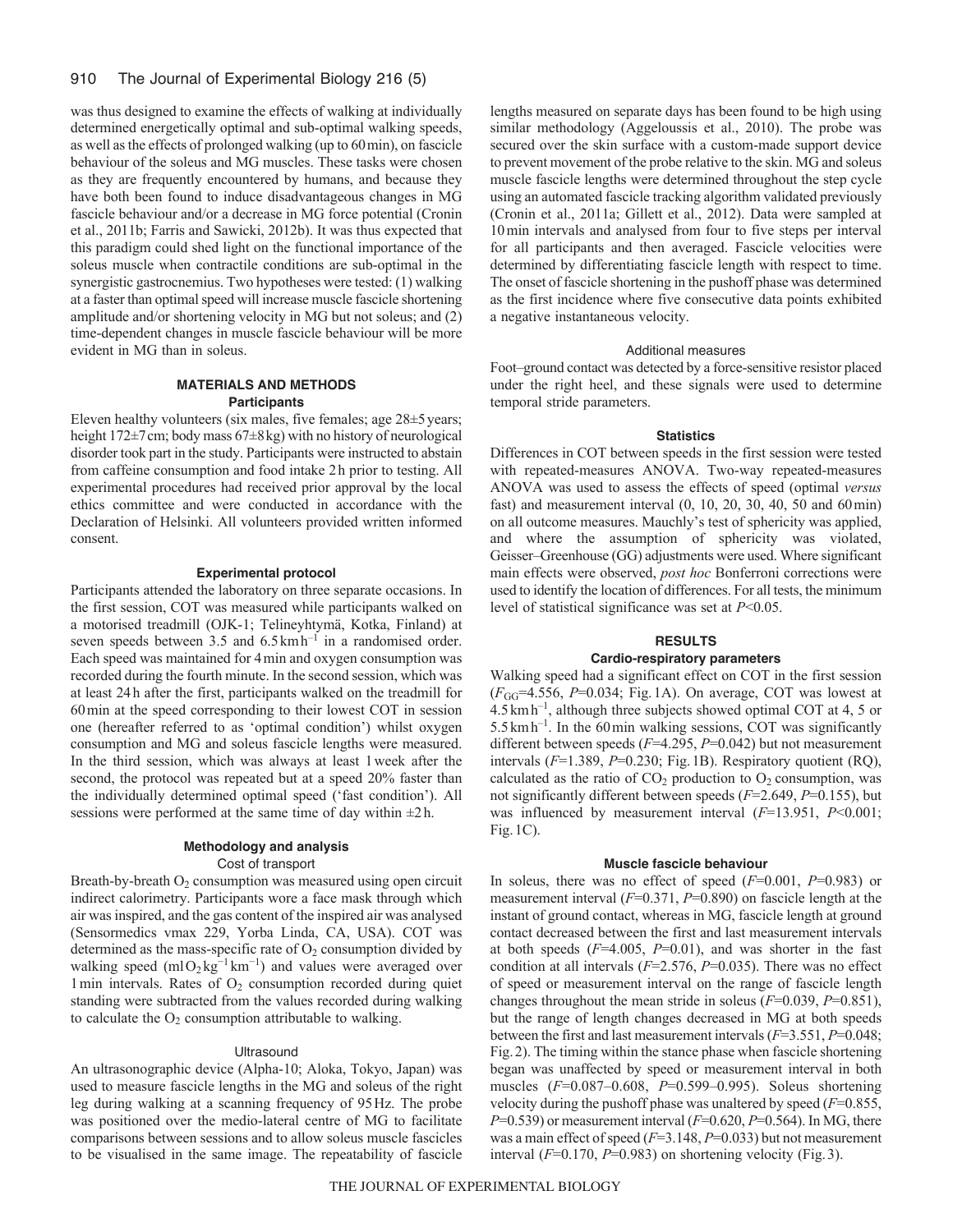

Fig. 1. (A)Group mean cost of transport (COT) data obtained from the first session at seven walking speeds (*N*=11). Asterisks denote a significant difference from  $4.5 \text{ km h}^{-1}$ . (B) Group mean COT data averaged per minute from the optimal and fast sessions. COT was significantly higher at each 10 min interval in the fast condition. (C)The corresponding values for respiratory quotient (RQ), which was always below 1.0, indicating aerobic conditions. RQ increased significantly between 0 and 10 min at both speeds, but showed no other significant changes. In all plots, error bars denote  $\pm 1$  s.d. Note that the 0 time interval began  $\sim 3$  min after the treadmill started to allow steady state to be reached. Key in C also applies to B.

#### **Gait characteristics**

Stride duration was shorter at all intervals in the fast condition (*F*=12,165, *P*=0.018; grand mean: 1123 *versus* 1020ms), and also increased at the optimal speed between the first and last measurement intervals from 1108±17 to 1127±17ms (*F*=3.553, *P*=0.009).

#### **DISCUSSION**

This study demonstrates several novel findings. Firstly, even when walking at inefficient speeds, COT remained constant over 60min, highlighting the human capability to walk for prolonged periods at a relatively wide range of speeds without a decline in energetic efficiency. In addition, MG fascicle length decreased over 60min at both walking speeds by  $\sim$  5–6%, suggesting a speed-independent increase in MG tendinous compliance, which was not evident in soleus at either speed, despite the shared distal outer tendon of these muscles. At the faster speed, the MG fascicles operated at an even shorter length and shortened ~20% faster during pushoff, neither of which occurred in soleus. These results suggest that when walking for prolonged periods and/or at faster than optimal speeds, the force potential of MG decreases due to exercise-induced changes in its force–length and force–velocity relationships. Because of the consistency of soleus behaviour across walking speed and duration, we hypothesised that an increase in soleus activation may be one mechanism by which decreased MG force is compensated in the conditions studied. As well as potentially indicating a more important functional role of soleus in these conditions, the findings have important implications for motor control, implying that the motor commands to MG and soleus must be continuously and independently modulated to maintain appropriate joint torques, despite the apparently synergistic function of these muscles. Interestingly, although COT is a measure of the cumulative metabolic rates of the locomotor muscles, changes in MG fascicle behaviour (and presumably also efficiency) did not affect COT values.

#### **The evolutionary origins of human walking**

In this study, COT remained constant over 60min when walking at the most efficient speed. In light of the long evolutionary history of human locomotion, it is perhaps unsurprising that humans can maintain the optimal speed for an extended period of time without detectable changes in COT. For example, oxygen consumption has also been found to remain constant when running for an equivalent period of time (Finni et al., 2003). In addition, at walking speeds where COT is minimised, Achilles tendon storage and return of elastic energy (Neptune et al., 2008) and muscular efficiency (Cavagna and Kaneko, 1977) have been suggested to be maximal. Knee joint flexion in the stance phase is also minimal around optimal COT, which is associated with decreased cost of muscle work (Winter, 1983). It thus seems that humans are both biomechanically and metabolically tuned to walk at intermediate speeds efficiently. Our results provide indirect evidence for some of these claims, because the rate and amplitude of MG fascicle shortening increased at the faster, non-optimal speed, implying decreased efficiency due to the force–velocity relationship and increased contractile work, respectively.

When walking at a speed faster than optimal, COT was  $\sim$ 12% higher on average (Fig.1B) but still remained constant over 60min. The consistency of COT at both speeds cannot be attributed to a training effect because humans tend to select speeds that coincide closely with those that are most energetically efficient (Martin et al., 1992), and are thus unaccustomed to walking 20% faster than optimal for prolonged periods. The fast speed was  $\sim$ 1 km h<sup>-1</sup> faster than optimal, which was sufficient to produce significantly higher COT values. However, the U-shaped curve of COT *versus* speed for human walking is quite flat within the narrow range of walking speeds that humans tend to naturally select, whereby large changes in speed result in relatively small increases in COT (Fig.1A) (see also Willis et al., 2005). Our data show that humans are capable of walking for prolonged periods of time at a relatively wide range of speeds without a decline in energetic efficiency, even when the initial COT is sub-optimal (see also Carrier et al., 2011).

# **Effects of prolonged walking on triceps surae contractile behaviour**

When the duration of walking exceeds  $\sim$ 30min, the repeated muscle–tendon unit length changes that occur with every step can lead to an increase in the compliance of the MG tendinous tissues, but this effect is not evident in soleus during level walking (Cronin et al., 2011b). In the present study, MG fascicle length decreased over the course of 60min at both walking speeds by  $\sim$  5–6%, supporting the notion of increased MG tendinous compliance, which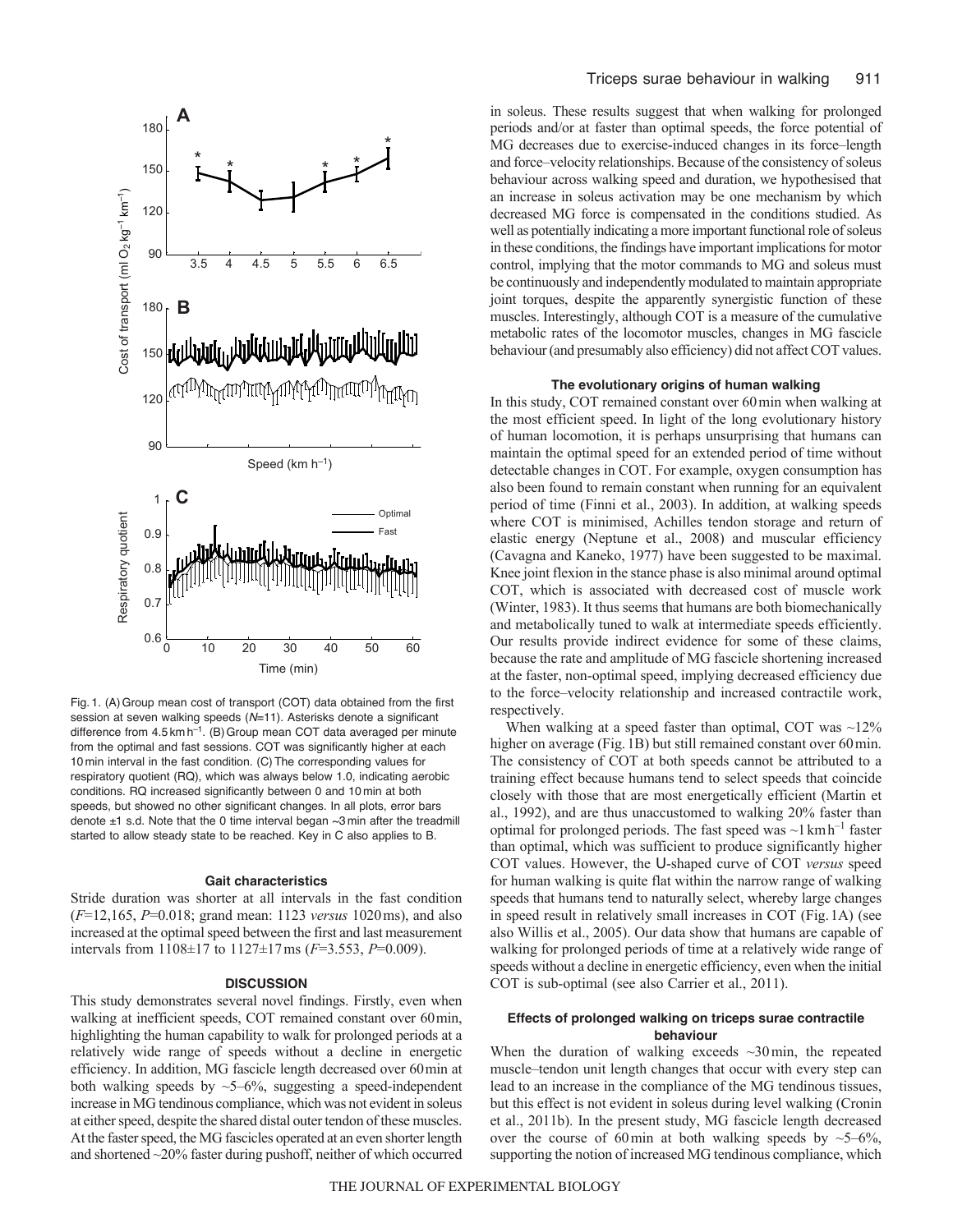

Fig. 2. Mean soleus and medial gastrocnemius (MG) fascicle lengths from the first (0 min) and last (60 min) measurement intervals (*N*=11). Each trace represents the average of four to five steps per subject and interval, which were then normalised to 100 data points and group averaged. In the left column, the averaged data are shown, and in the right column each trace has been corrected for differences in length at ground contact to facilitate comparisons. Note that stride duration differed between speeds, which is not evident in this figure due to normalisation.

appears to be independent of walking speed and thus movement efficiency. This effect was not evident in soleus at either speed, implying that changes in tendinous compliance can occur in individual muscles, presumably in the aponeurotic tissues because MG and soleus share a distal outer tendon. Despite time- and speeddependent changes in MG behaviour, both muscles exhibited rather 'isometric' behaviour during the early to mid stance phase of walking. Our results suggest that this phenomenon is independent of walking speed or movement efficiency.

# **Consequences of changes in MG fascicle behaviour**

It has been suggested that MG operates primarily on the plateau region of the force–length relationship in walking (Fukunaga et al., 2001). Therefore, when the MG fascicles operate at a shorter length, as observed here during prolonged walking and even more so at the faster speed ( $\sim$ 4.3 mm shorter compared with the optimal speed), MG force output may decrease due to a shift of the MG fibres towards the ascending limb of the force–length relationship. Furthermore, at the faster speed, our results showed that the MG muscle also shortened  $\sim$ 20% faster in the pushoff phase, which would theoretically further decrease MG force because of the force–velocity relationship (Farris and Sawicki, 2012b; Prilutsky et al., 1996). Our results thus lend support to the suggestion that the MG muscle experiences less favourable contractile conditions at faster walking speeds (Farris and Sawicki, 2012b; Neptune and Sasaki, 2005; Prilutsky et al., 1996) and when walking for prolonged periods (Cronin et al., 2011b), which can decrease its ability to produce force.

Increases in walking speed within the range studied here are associated with similar peak Achilles tendon forces but an increase in the rate of force development in the stance phase (Finni et al., 1998). Therefore, a decrease in MG force must be compensated within the triceps surae group in order to maintain the required Achilles tendon force level. Within the MG muscle, higher forces could be achieved by activating a larger muscle volume, which would involve recruitment of faster motor units, but this increases energy consumption (Roberts et al., 1998). Alternatively, activation of synergistic muscles such as soleus may be increased (Cronin et al., 2011b; Lichtwark and Wilson, 2008). Although this would still increase energy consumption, the additional cost is likely smaller in soleus because it is more suited to relatively slow, prolonged movements than MG (see below). Our data show that soleus exhibited consistent contractile behaviour when walking for up to 60min, as well as when walking at inefficient speeds. This is consistent with recent data showing that soleus operates over a similar region on its force–length curve in both walking and running, thus conserving a near-optimal (~95%) length-dependent force-generating capacity around the time the highest forces are required (Rubenson et al., 2012). Furthermore, in the pushoff phase, we observed that soleus always shortened at lower velocities than MG, implying lower metabolic energy consumption (Hill, 1938). We therefore suggest that when walking for prolonged periods or at faster speeds, the decrease in MG force capacity is compensated by an increase in soleus force. This phenomenon is presumably more evident at faster walking speeds due to the decrease in fascicle operating length and increase in shortening velocity of MG at faster speeds. It should be noted that in the case of prolonged walking at a constant speed, a decrease in MG force could be compensated by a change in the distribution of relative torque between joints. Relative joint powers have been shown to remain constant with changes in walking speed (Farris and Sawicki, 2012a), but it is not known whether this mechanism is involved in prolonged walking. However, our previous finding of neural compensation within the triceps surae in prolonged walking (Cronin et al., 2011b) suggests that this is unlikely.

It is noteworthy that changes in the contractile behaviour of MG (and presumably also MG efficiency) did not appear to affect COT values. As COT is a measure of the cumulative metabolic rates of the muscles that power locomotion, this apparent discrepancy may be due to the relatively low importance of MG in the overall efficiency of walking. Alternatively, compensatory mechanisms within the triceps surae group (e.g. increased soleus activation) may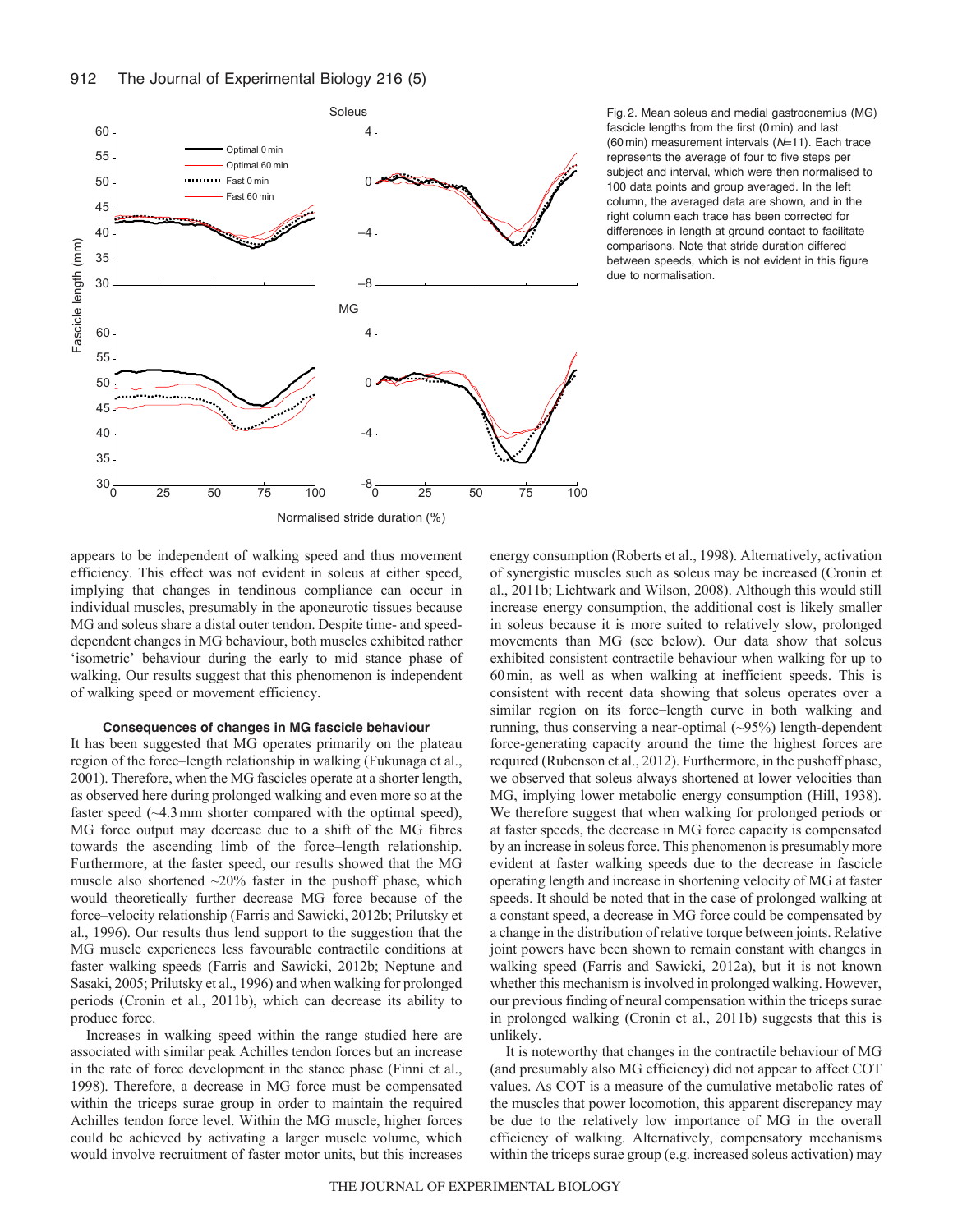

Fig. 3. Mean fascicle shortening velocities calculated during the pushoff phase (*N*=11). Error bars denote ±1 s.d. Asterisks denote a significant difference between speeds in MG.

occur at sufficiently small energetic cost that there is no observable net effect on COT. Future studies should examine the contribution of individual muscles to total COT during locomotion.

#### **Conclusions**

The results of this study may be indicative of a more important functional role for soleus than MG in human walking, particularly when walking for prolonged periods or at faster speeds. In addition to the lower shortening velocities of soleus observed here, this monoarticular muscle has been suggested to make a larger contribution to ankle torque, make greater use of elastic energy storage and reuse, and be metabolically more efficient than the biarticular MG in walking (Krishnaswamy et al., 2011; Neptune et al., 2008). Soleus also has a larger cross-sectional area (Ward et al., 2009) and shorter fascicles than either gastrocnemius head (Maganaris et al., 1998), reducing the required activation volume for a given force. Furthermore, soleus contains ~88% slow-twitch fibres compared with ~50% in MG (Edgerton et al., 1975; Gollnick et al., 1974), and thus relies more on slower fibres with a lower maximal shortening velocity ( $V_{\text{max}}$ ). Therefore, soleus is probably able to function at higher activation levels more economically than MG, particularly over prolonged periods. Interestingly, in the pushoff phase, soleus shortened at velocities between 0.12 and 0.16*V*max [based on a resting fascicle length of 35.4mm (Maganaris et al., 1998) and a  $V_{\text{max}}$  for soleus of 6lengthss<sup>-1</sup> (Geyer and Herr, 2010)], which is close to the predicted optimum efficiency (Hill, 1964), and was independent of walking speed and duration. Based on these findings, it is more energetically sensible that decreases in MG force would be compensated by increased recruitment of soleus, rather than increased recruitment of MG. We thus hypothesise that during walking, soleus acts as the primary force generator in the triceps surae group by providing efficient propulsion, while MG is more metabolically demanding and less important in this context (Krishnaswamy et al., 2011). The functional importance of MG likely declines with increasing walking speed, whereby MG operates at a progressively shorter length and shortens faster, and thus the contribution of MG force to total ankle torque decreases (Farris and Sawicki, 2012b). However, it should be noted that the functional roles of the individual muscles may differ between walking and running (Carrier et al., 2011; Farris and Sawicki, 2012b).

# **LIST OF SYMBOLS AND ABBREVIATIONS**

| <b>COT</b> | cost of transport |
|------------|-------------------|
|------------|-------------------|

- GG Geisser–Greenhouse
- MG medial gastrocnemius
- RQ respiratory quotient
- *V*max maximal shortening velocity

#### **FUNDING**

This research received no specific grant from any funding agency in the public, commercial, or not-for-profit sectors.

#### **REFERENCES**

- **Aggeloussis, N., Giannakou, E., Albracht, K. and Arampatzis, A.** (2010). Reproducibility of fascicle length and pennation angle of gastrocnemius medialis in human gait in vivo. *Gait Posture* **31**, 73-77.
- **Carrier, D. R., Anders, C. and Schilling, N.** (2011). The musculoskeletal system of humans is not tuned to maximize the economy of locomotion. *Proc. Natl. Acad. Sci. USA* **108**, 18631-18636.
- **Cavagna, G. A. and Kaneko, M.** (1977). Mechanical work and efficiency in level walking and running. *J. Physiol.* **268**, 467-481.
- **Cronin, N. J. and Lichtwark, G.** (2012). The use of ultrasound to study muscletendon function in human posture and locomotion. *Gait Posture* [Epub ahead of print] doi: 10.1016/j.gaitpost.2012.07.024.
- **Cronin, N. J., Carty, C. P., Barrett, R. S. and Lichtwark, G. A.** (2011a). Automatic tracking of medial gastrocnemius fascicle length during human locomotion. *J. Appl. Physiol.* **111**, 1491-1496.
- **Cronin, N. J., Peltonen, J., Sinkjaer, T. and Avela, J.** (2011b). Neural compensation within the human triceps surae during prolonged walking. *J. Neurophysiol.* **105**, 548- 553.
- **Edgerton, V. R., Smith, J. L. and Simpson, D. R.** (1975). Muscle fibre type populations of human leg muscles. *Histochem. J.* **7**, 259-266.
- **Farris, D. J. and Sawicki, G. S.** (2012a). The mechanics and energetics of human walking and running: a joint level perspective. *J. R. Soc. Interface* **9**, 110-118.
- **Farris, D. J. and Sawicki, G. S.** (2012b). Human medial gastrocnemius force-velocity behavior shifts with locomotion speed and gait. *Proc. Natl. Acad. Sci. USA* **109**, 977- 982.
- **Finni, T., Komi, P. V. and Lukkariniemi, J.** (1998). Achilles tendon loading during walking: application of a novel optic fiber technique. *Eur. J. Appl. Physiol. Occup. Physiol.* **77**, 289-291.
- **Finni, T., Kyröläinen, H., Avela, J. and Komi, P. V.** (2003). Maximal but not submaximal performance is reduced by constant-speed 10-km run. *J. Sports Med. Phys. Fitness* **43**, 411-417.
- **Fukunaga, T., Kubo, K., Kawakami, Y., Fukashiro, S., Kanehisa, H. and Maganaris, C. N.** (2001). In vivo behaviour of human muscle tendon during walking. *Proc. Biol. Sci.* **268**, 229-233.
- **Geyer, H. and Herr, H.** (2010). A muscle-reflex model that encodes principles of legged mechanics produces human walking dynamics and muscle activities. *IEEE Trans. Neural Syst. Rehabil. Eng.* **18**, 263-273.
- **Gillett, J. G., Barrett, R. S. and Lichtwark, G. A.** (2012). Reliability and accuracy of an automated tracking algorithm to measure controlled passive and active muscle fascicle length changes from ultrasound. *Comput. Methods Biomech. Biomed. Engin.* [Epub ahead of print] doi:10.1080/10255842.2011.633516.
- **Gollnick, P. D., Sjödin, B., Karlsson, J., Jansson, E. and Saltin, B.** (1974). Human soleus muscle: a comparison of fiber composition and enzyme activities with other leg muscles. *Pflugers Arch.* **348**, 247-255.
- **Hill, A. V.** (1938). The heat of shortening and the dynamic constants of muscle. *Proc. R. Soc. Lond. B* **126**, 136-195.
- **Hill, A. V.** (1964). The efficiency of mechanical power development during muscular shortening and its relation to load. *Proc. R. Soc. Lond. B* **159**, 319-324.
- **Krishnaswamy, P., Brown, E. N. and Herr, H. M.** (2011). Human leg model predicts ankle muscle-tendon morphology, state, roles and energetics in walking. *PLoS Comput. Biol.* **7**, e1001107.
- **Lichtwark, G. A. and Wilson, A. M.** (2008). Optimal muscle fascicle length and tendon stiffness for maximising gastrocnemius efficiency during human walking and running. *J. Theor. Biol.* **252**, 662-673.
- **Maganaris, C. N., Baltzopoulos, V. and Sargeant, A. J.** (1998). In vivo measurements of the triceps surae complex architecture in man: implications for muscle function. *J. Physiol.* **512**, 603-614.
- **Margaria, R.** (1938). Sulla fisiologica e specialmente sul consumo energetico della corsa a varie velocita ed inclinazioni del terreno. *Atti Accad. Naz. Lincei Memorie* **7**, 299-368.
- **Martin, P. E., Rothstein, D. E. and Larish, D. D.** (1992). Effects of age and physical activity status on the speed-aerobic demand relationship of walking. *J. Appl. Physiol.* **73**, 200-206.
- **Neptune, R. R. and Sasaki, K.** (2005). Ankle plantar flexor force production is an important determinant of the preferred walk-to-run transition speed. *J. Exp. Biol.* **208**, 799-808.
- **Neptune, R. R., Sasaki, K. and Kautz, S. A.** (2008). The effect of walking speed on muscle function and mechanical energetics. *Gait Posture* **28**, 135-143.